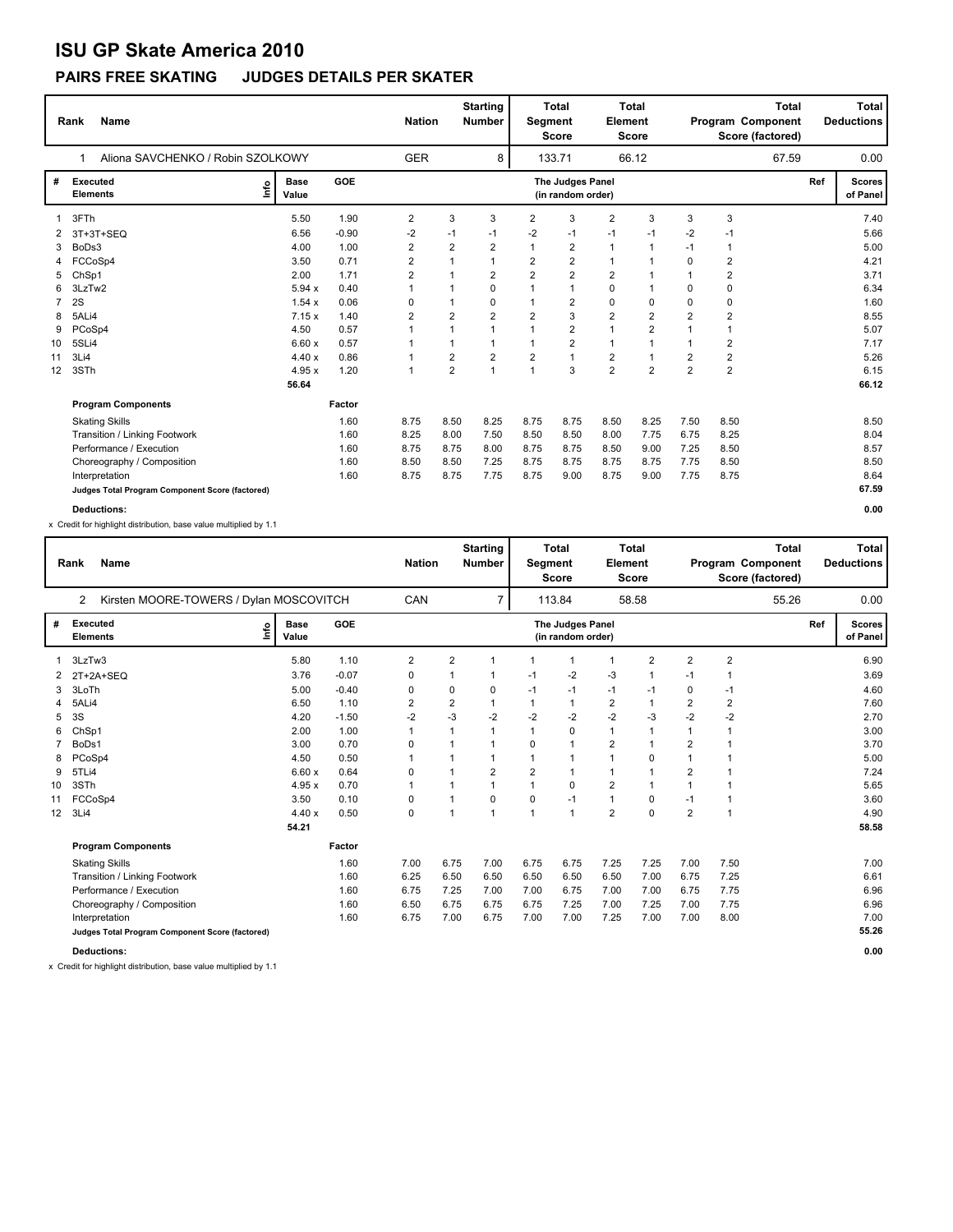### **PAIRS FREE SKATING JUDGES DETAILS PER SKATER**

|                   | Name<br>Rank                                    |              |                      | <b>Nation</b> |            |             | <b>Starting</b><br><b>Number</b> |                | <b>Total</b><br>Segment<br><b>Score</b> |                | <b>Total</b><br>Element<br><b>Score</b> | <b>Total</b><br>Program Component<br>Score (factored) |                |     | <b>Total</b><br><b>Deductions</b> |
|-------------------|-------------------------------------------------|--------------|----------------------|---------------|------------|-------------|----------------------------------|----------------|-----------------------------------------|----------------|-----------------------------------------|-------------------------------------------------------|----------------|-----|-----------------------------------|
|                   | Wenjing SUI / Cong HAN<br>3                     |              |                      |               | <b>CHN</b> |             | 5                                |                | 112.54                                  |                | 61.74                                   |                                                       | 50.80          |     | 0.00                              |
| #                 | <b>Executed</b><br><b>Elements</b>              | ١mfo         | <b>Base</b><br>Value | GOE           |            |             |                                  |                | The Judges Panel<br>(in random order)   |                |                                         |                                                       |                | Ref | <b>Scores</b><br>of Panel         |
|                   | 2A+2A+SEQ                                       |              | 5.28                 | 0.21          | 0          | 0           | 0                                | $\mathbf{1}$   | 0                                       | $\mathbf{1}$   | -1                                      | 0                                                     | $\mathbf{1}$   |     | 5.49                              |
| 2                 | 4STh                                            |              | 8.00                 | $-1.57$       | $-2$       | $-1$        | $-2$                             | $-1$           | -2                                      | 0              | $-1$                                    | $-2$                                                  | -2             |     | 6.43                              |
| 3                 | 3T<                                             | $\checkmark$ | 2.90                 | $-1.00$       | $-1$       | $-2$        | $-2$                             | $-2$           | $-1$                                    | $-1$           | $-1$                                    | $-1$                                                  | $-2$           |     | 1.90                              |
| 4                 | BoDs2                                           |              | 3.50                 | 0.10          | 0          | 0           | $\Omega$                         | $\mathbf{1}$   | 0                                       | 0              | 0                                       | $\Omega$                                              | $\mathbf{1}$   |     | 3.60                              |
| 5                 | FCCoSp4                                         |              | 3.50                 | 0.07          | 0          | 0           | $\Omega$                         | $\Omega$       | $\mathbf{1}$                            | 0              | -1                                      | $\mathbf 0$                                           | 0              |     | 3.57                              |
| 6                 | ChSp1                                           |              | 2.00                 | 1.00          | 1          |             | 1                                | $\mathbf{1}$   | $\mathbf{1}$                            | $\overline{2}$ | 1                                       |                                                       | 1              |     | 3.00                              |
|                   | 3FTh                                            |              | 6.05x                | 1.40          | 2          | 2           | 2                                | $\overline{2}$ | $\overline{2}$                          | 3              | $\overline{2}$                          | $\overline{2}$                                        | $\overline{2}$ |     | 7.45                              |
|                   | 3LzTw2                                          |              | 5.94 x               | 0.50          | 0          | $\mathbf 0$ | $-1$                             | $-1$           | $\overline{2}$                          | 3              | $\overline{\mathbf{c}}$                 | 1                                                     | 1              |     | 6.44                              |
| 9                 | 4Li4                                            |              | 4.40x                | 0.07          | 0          | $\Omega$    | $\Omega$                         | $\overline{1}$ | 0                                       | $\mathbf 0$    | 1                                       | $-1$                                                  | 0              |     | 4.47                              |
| 10                | PCoSp4                                          |              | 4.50                 | 0.43          | 1          |             | $\Omega$                         | -1             | $\mathbf{1}$                            | 0              | 1                                       | 1                                                     | 1              |     | 4.93                              |
| 11                | 5TLi4                                           |              | 6.60x                | 0.21          | 1          |             | $-1$                             | $\Omega$       | $\mathbf{1}$                            | $\mathbf 0$    | 1                                       | 0                                                     | 0              |     | 6.81                              |
| $12 \overline{ }$ | 5ALi4                                           |              | 7.15x                | 0.50          | 0          | 1           | $\mathbf{1}$                     | $\mathbf{1}$   | $\mathbf{1}$                            | $\mathbf 0$    | $\overline{2}$                          | $\mathbf 0$                                           | $\overline{1}$ |     | 7.65                              |
|                   |                                                 |              | 59.82                |               |            |             |                                  |                |                                         |                |                                         |                                                       |                |     | 61.74                             |
|                   | <b>Program Components</b>                       |              |                      | Factor        |            |             |                                  |                |                                         |                |                                         |                                                       |                |     |                                   |
|                   | <b>Skating Skills</b>                           |              |                      | 1.60          | 6.25       | 6.25        | 4.75                             | 5.25           | 6.75                                    | 7.00           | 7.00                                    | 6.00                                                  | 6.50           |     | 6.29                              |
|                   | Transition / Linking Footwork                   |              |                      | 1.60          | 6.50       | 5.25        | 5.50                             | 6.25           | 6.50                                    | 6.75           | 6.50                                    | 6.00                                                  | 5.75           |     | 6.14                              |
|                   | Performance / Execution                         |              |                      | 1.60          | 6.50       | 6.50        | 5.75                             | 5.50           | 7.00                                    | 7.00           | 7.25                                    | 6.50                                                  | 6.25           |     | 6.50                              |
|                   | Choreography / Composition                      |              |                      | 1.60          | 6.75       | 6.25        | 5.75                             | 5.50           | 6.75                                    | 6.75           | 7.25                                    | 6.00                                                  | 6.25           |     | 6.36                              |
|                   | Interpretation                                  |              |                      | 1.60          | 6.75       | 6.00        | 5.75                             | 6.00           | 7.00                                    | 7.00           | 7.25                                    | 6.25                                                  | 6.25           |     | 6.46                              |
|                   | Judges Total Program Component Score (factored) |              |                      |               |            |             |                                  |                |                                         |                |                                         |                                                       |                |     | 50.80                             |
|                   | <b>Deductions:</b>                              |              |                      |               |            |             |                                  |                |                                         |                |                                         |                                                       |                |     | 0.00                              |

< Under-rotated jump x Credit for highlight distribution, base value multiplied by 1.1

|                  | <b>Name</b><br>Rank                              |      |                      |         |                | <b>Starting</b><br><b>Nation</b><br><b>Number</b> |                |                | <b>Total</b><br><b>Segment</b><br><b>Score</b> | <b>Total</b><br><b>Element</b><br>Score |              | <b>Total</b><br>Program Component<br>Score (factored) |      |       |     | <b>Total</b><br><b>Deductions</b> |
|------------------|--------------------------------------------------|------|----------------------|---------|----------------|---------------------------------------------------|----------------|----------------|------------------------------------------------|-----------------------------------------|--------------|-------------------------------------------------------|------|-------|-----|-----------------------------------|
|                  | Caydee DENNEY / Jeremy BARRETT<br>$\overline{4}$ |      |                      |         | <b>USA</b>     |                                                   | 6              |                | 107.93                                         |                                         | 55.17        |                                                       |      | 53.76 |     | $-1.00$                           |
| #                | Executed<br><b>Elements</b>                      | ١nf٥ | <b>Base</b><br>Value | GOE     |                |                                                   |                |                | The Judges Panel<br>(in random order)          |                                         |              |                                                       |      |       | Ref | <b>Scores</b><br>of Panel         |
|                  | 3LzTw1                                           |      | 5.00                 | 0.50    | 1              | 0                                                 | 1              | 1              | 1                                              | 0                                       | $\mathbf{1}$ | 1                                                     | 0    |       |     | 5.50                              |
| $\overline{2}$   | 3T<<br>$\hat{}$                                  |      | 2.90                 | $-0.70$ | $-1$           | $-1$                                              | $-1$           | $-2$           | $-1$                                           | $-1$                                    | 0            | -1                                                    | $-1$ |       |     | 2.20                              |
| 3                | 3LzTh                                            |      | 5.50                 | 0.50    | $\overline{2}$ | $\Omega$                                          | 1              | 1              | $\mathbf{1}$                                   | 0                                       | 1            | 1                                                     | 0    |       |     | 6.00                              |
|                  | 1A+2A+SEQ                                        |      | 3.52                 | $-0.07$ | 1              |                                                   | 0              | 1              | $-2$                                           | $\mathbf{1}$                            | $-2$         | 0                                                     | $-2$ |       |     | 3.45                              |
|                  | FCCoSp3                                          |      | 3.00                 | 0.71    | 1              | $\overline{2}$                                    | $\overline{2}$ | $\overline{2}$ | $\mathbf{1}$                                   | 1                                       | $\mathbf{1}$ | 1                                                     | 2    |       |     | 3.71                              |
| 6                | 5ALi3                                            |      | 6.60x                | 0.70    | 2              |                                                   | 1              | 0              | 1                                              | 1                                       | 1            | 1                                                     | 1    |       |     | 7.30                              |
|                  | 3LoTh                                            |      | 5.50x                | $-2.10$ | $-3$           | $-3$                                              | $-3$           | $-3$           | $-3$                                           | $-3$                                    | $-3$         | $-3$                                                  | $-3$ |       |     | 3.40                              |
| 8                | 3Li4                                             |      | 4.40x                | 0.64    | $\overline{2}$ | $\overline{2}$                                    | -1             | 1              | 1                                              | $\overline{2}$                          | 1            | 1                                                     | 1    |       |     | 5.04                              |
| 9                | FiDs1                                            |      | 2.80                 | 0.60    | 1              |                                                   | 1              | $-1$           | 1                                              | 1                                       | $\mathbf 1$  | 0                                                     |      |       |     | 3.40                              |
| 10               | 5SLi4                                            |      | 6.60x                | 0.36    | 1              | $\overline{2}$                                    | $\Omega$       | $\mathbf{1}$   | 0                                              | 1                                       | $\mathbf 1$  | 0                                                     | 1    |       |     | 6.96                              |
| 11               | ChSp1                                            |      | 2.00                 | 1.14    | $\overline{2}$ | 1                                                 | 1              | $\overline{2}$ | $\mathbf{1}$                                   | $\mathbf{1}$                            | 1            | 0                                                     | 1    |       |     | 3.14                              |
| 12 <sup>12</sup> | PCoSp4                                           |      | 4.50                 | 0.57    | $\overline{2}$ | $\overline{2}$                                    | $\overline{1}$ | $\mathbf{1}$   | $\mathbf{1}$                                   | $\mathbf{1}$                            | $\mathbf{1}$ | $\mathbf{1}$                                          | 1    |       |     | 5.07                              |
|                  |                                                  |      | 52.32                |         |                |                                                   |                |                |                                                |                                         |              |                                                       |      |       |     | 55.17                             |
|                  | <b>Program Components</b>                        |      |                      | Factor  |                |                                                   |                |                |                                                |                                         |              |                                                       |      |       |     |                                   |
|                  | <b>Skating Skills</b>                            |      |                      | 1.60    | 7.00           | 7.00                                              | 6.75           | 6.50           | 7.25                                           | 6.75                                    | 6.75         | 6.50                                                  | 6.75 |       |     | 6.79                              |
|                  | Transition / Linking Footwork                    |      |                      | 1.60    | 6.25           | 6.75                                              | 6.50           | 6.00           | 7.00                                           | 6.50                                    | 6.25         | 6.50                                                  | 6.00 |       |     | 6.39                              |
|                  | Performance / Execution                          |      |                      | 1.60    | 6.75           | 7.25                                              | 7.00           | 6.75           | 7.25                                           | 6.75                                    | 7.00         | 6.50                                                  | 6.75 |       |     | 6.89                              |
|                  | Choreography / Composition                       |      |                      | 1.60    | 6.75           | 7.25                                              | 6.75           | 6.50           | 7.25                                           | 6.75                                    | 6.75         | 6.00                                                  | 6.50 |       |     | 6.75                              |
|                  | Interpretation                                   |      |                      | 1.60    | 7.00           | 7.25                                              | 7.00           | 6.25           | 7.25                                           | 6.50                                    | 7.00         | 6.25                                                  | 6.50 |       |     | 6.79                              |
|                  | Judges Total Program Component Score (factored)  |      |                      |         |                |                                                   |                |                |                                                |                                         |              |                                                       |      |       |     | 53.76                             |
|                  | <b>Deductions:</b>                               |      | Falls:               | $-1.00$ |                |                                                   |                |                |                                                |                                         |              |                                                       |      |       |     | $-1.00$                           |

< Under-rotated jump x Credit for highlight distribution, base value multiplied by 1.1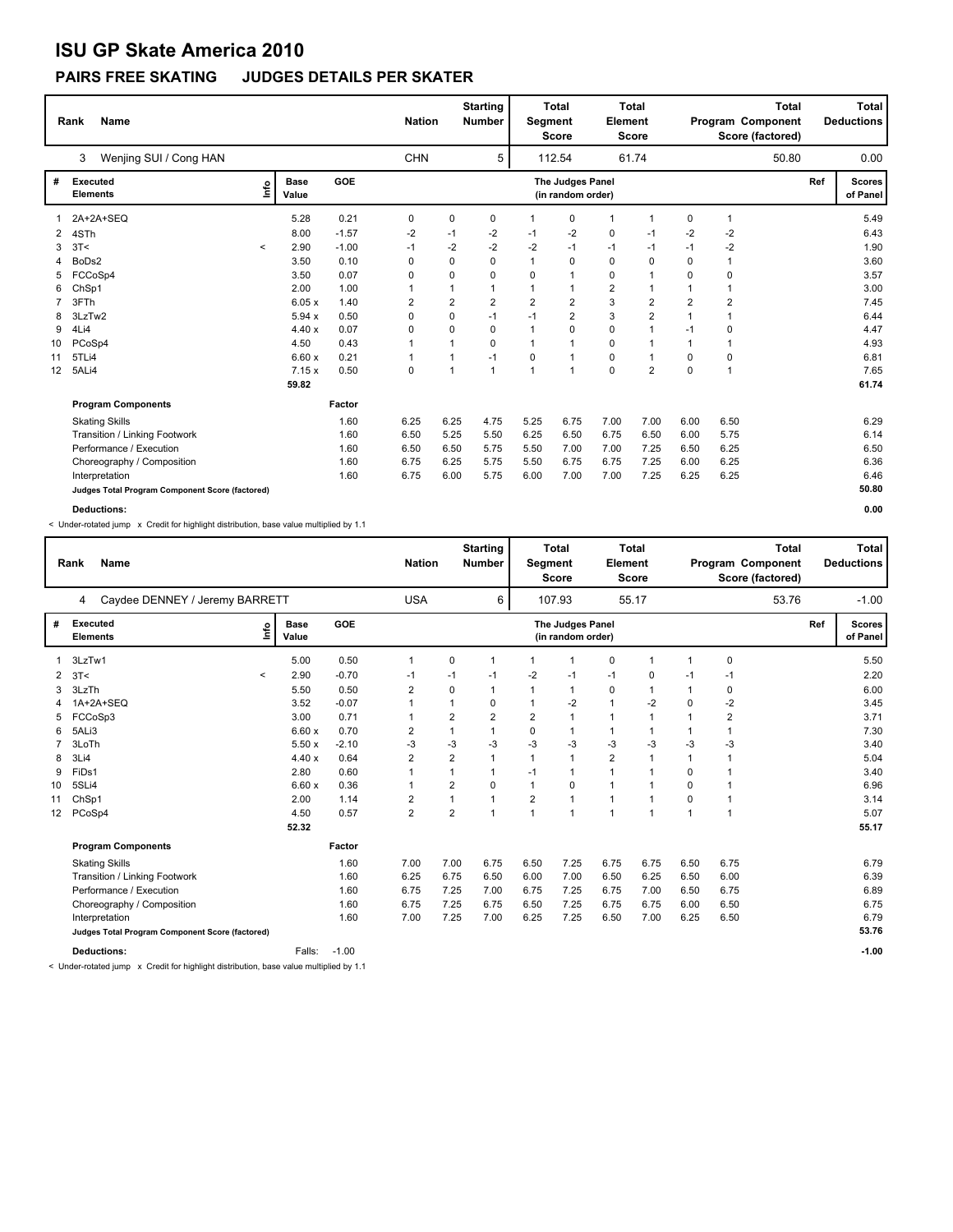### **PAIRS FREE SKATING JUDGES DETAILS PER SKATER**

|    | <b>Name</b><br>Rank                             |                      |         |                         | <b>Starting</b><br><b>Nation</b><br><b>Number</b> |                | <b>Total</b><br><b>Total</b><br>Element<br>Segment<br><b>Score</b><br><b>Score</b> |                                       |                | <b>Total</b><br>Program Component<br>Score (factored) |                |                | <b>Total</b><br><b>Deductions</b> |                           |
|----|-------------------------------------------------|----------------------|---------|-------------------------|---------------------------------------------------|----------------|------------------------------------------------------------------------------------|---------------------------------------|----------------|-------------------------------------------------------|----------------|----------------|-----------------------------------|---------------------------|
|    | Marissa CASTELLI / Simon SHNAPIR<br>5           |                      |         | <b>USA</b>              |                                                   | $\overline{2}$ |                                                                                    | 106.09                                |                | 57.23                                                 |                | 48.86          |                                   | 0.00                      |
| #  | <b>Executed</b><br>١mfo<br><b>Elements</b>      | <b>Base</b><br>Value | GOE     |                         |                                                   |                |                                                                                    | The Judges Panel<br>(in random order) |                |                                                       |                |                | Ref                               | <b>Scores</b><br>of Panel |
|    | 3LzTw2                                          | 5.40                 | 1.20    | 2                       | $\overline{2}$                                    | $\mathbf{1}$   |                                                                                    | $\overline{1}$                        | $\overline{2}$ | $\overline{2}$                                        | $\overline{2}$ | $\overline{2}$ |                                   | 6.60                      |
| 2  | 5ALi4                                           | 6.50                 | 1.00    | 1                       |                                                   | 2              |                                                                                    | $\overline{1}$                        | $\mathbf{1}$   | 2                                                     | $\overline{2}$ | 2              |                                   | 7.50                      |
| 3  | 3S                                              | 4.20                 | $-1.50$ | $-2$                    | $-2$                                              | $-2$           | $-2$                                                                               | -3                                    | -3             | $-2$                                                  | $-2$           | $-2$           |                                   | 2.70                      |
|    | $2T+2T$                                         | 2.80                 | 0.00    | 0                       | 0                                                 | 0              | $\Omega$                                                                           | 0                                     | 0              | 0                                                     | 0              | $-1$           |                                   | 2.80                      |
| 5  | 3ATh                                            | 7.50                 | $-2.43$ | $-2$                    | $-2$                                              | $-3$           | $-2$                                                                               | $-3$                                  | $-3$           | $-3$                                                  | $-2$           | $-2$           |                                   | 5.07                      |
| 6  | FCCoSp4                                         | 3.50                 | $-0.21$ | $-1$                    | $-1$                                              | 0              | $-1$                                                                               | $\mathbf 0$                           | $-1$           | $-1$                                                  | $-1$           | 0              |                                   | 3.29                      |
|    | PCoSp4                                          | 4.50                 | 0.43    | 1                       |                                                   |                | $\mathbf{1}$                                                                       | 0                                     | 0              | 1                                                     |                | 1              |                                   | 4.93                      |
| 8  | 5TLi3                                           | 6.05x                | 0.50    | 1                       | 0                                                 |                |                                                                                    | $\mathbf{1}$                          | $\mathbf{1}$   | 1                                                     |                | $\overline{2}$ |                                   | 6.55                      |
| 9  | 3STh                                            | 4.95 x               | 1.40    | 2                       | $\overline{2}$                                    | $\overline{2}$ | $\overline{2}$                                                                     | $\overline{2}$                        | $\overline{2}$ | $\overline{\mathbf{c}}$                               |                | 3              |                                   | 6.35                      |
| 10 | ChSp1                                           | 2.00                 | 0.71    | $\overline{\mathbf{c}}$ | $\Omega$                                          | $\mathbf{1}$   | $\overline{1}$                                                                     | $\mathbf 0$                           | $\mathbf{1}$   | 1                                                     |                | 0              |                                   | 2.71                      |
| 11 | 3Li4                                            | 4.40x                | 0.93    | $\overline{\mathbf{c}}$ | 2                                                 | 1              | $\overline{2}$                                                                     | $\mathbf 0$                           | $\overline{2}$ | $\overline{\mathbf{c}}$                               | $\overline{2}$ | 2              |                                   | 5.33                      |
| 12 | BoDs1                                           | 3.00                 | 0.40    | 0                       | 1                                                 | 1              | $\mathbf{1}$                                                                       | $\mathbf 0$                           | $\mathbf 0$    | 1                                                     | $\mathbf 1$    | $\mathbf 0$    |                                   | 3.40                      |
|    |                                                 | 54.80                |         |                         |                                                   |                |                                                                                    |                                       |                |                                                       |                |                |                                   | 57.23                     |
|    | <b>Program Components</b>                       |                      | Factor  |                         |                                                   |                |                                                                                    |                                       |                |                                                       |                |                |                                   |                           |
|    | <b>Skating Skills</b>                           |                      | 1.60    | 6.00                    | 6.00                                              | 6.00           | 6.00                                                                               | 5.75                                  | 6.75           | 6.50                                                  | 6.25           | 6.25           |                                   | 6.14                      |
|    | Transition / Linking Footwork                   |                      | 1.60    | 5.00                    | 5.25                                              | 5.75           | 5.00                                                                               | 5.50                                  | 6.00           | 6.25                                                  | 6.00           | 5.25           |                                   | 5.54                      |
|    | Performance / Execution                         |                      | 1.60    | 6.25                    | 6.25                                              | 6.50           | 5.75                                                                               | 6.00                                  | 6.75           | 6.75                                                  | 6.25           | 6.50           |                                   | 6.36                      |
|    | Choreography / Composition                      |                      | 1.60    | 5.75                    | 5.75                                              | 6.50           | 5.75                                                                               | 6.00                                  | 6.75           | 6.50                                                  | 6.50           | 6.25           |                                   | 6.18                      |
|    | Interpretation                                  |                      | 1.60    | 6.00                    | 6.00                                              | 6.75           | 5.50                                                                               | 6.25                                  | 6.50           | 6.75                                                  | 6.25           | 6.50           |                                   | 6.32                      |
|    | Judges Total Program Component Score (factored) |                      |         |                         |                                                   |                |                                                                                    |                                       |                |                                                       |                |                |                                   | 48.86                     |
|    | <b>Deductions:</b>                              |                      |         |                         |                                                   |                |                                                                                    |                                       |                |                                                       |                |                |                                   | 0.00                      |

x Credit for highlight distribution, base value multiplied by 1.1

|                   | <b>Name</b><br>Rank                             |                      |         | <b>Nation</b>  |                | <b>Starting</b><br><b>Number</b> | Segment        | Total<br><b>Score</b>                 | <b>Element</b> | Total<br><b>Score</b> |                |                | Total<br>Program Component<br>Score (factored) |     | Total<br><b>Deductions</b> |
|-------------------|-------------------------------------------------|----------------------|---------|----------------|----------------|----------------------------------|----------------|---------------------------------------|----------------|-----------------------|----------------|----------------|------------------------------------------------|-----|----------------------------|
|                   | Ksenia STOLBOVA / Fedor KLIMOV<br>6             |                      |         | <b>RUS</b>     |                | 4                                |                | 105.76                                |                | 57.44                 |                |                | 49.32                                          |     | $-1.00$                    |
| #                 | Executed<br>١nfo<br><b>Elements</b>             | <b>Base</b><br>Value | GOE     |                |                |                                  |                | The Judges Panel<br>(in random order) |                |                       |                |                |                                                | Ref | <b>Scores</b><br>of Panel  |
|                   | 2LzTw3                                          | 3.50                 | 0.17    | $\mathbf{1}$   | 1              | 0                                | 0              | 0                                     | 0              | 1                     | 2              | 1              |                                                |     | 3.67                       |
| $\overline{2}$    | 3FTh                                            | 5.50                 | $-2.10$ | -3             | $-3$           | -3                               | $-3$           | $-3$                                  | $-3$           | -3                    | $-3$           | -3             |                                                |     | 3.40                       |
| 3                 | $3T+2T+2T$                                      | 6.90                 | 0.60    | $\overline{2}$ | 0              | 1                                | 1              | $\mathbf{1}$                          | 0              | 1                     |                | 1              |                                                |     | 7.50                       |
|                   | 5ALi4                                           | 6.50                 | 0.20    | 0              | 1              |                                  | $\Omega$       | $\Omega$                              | 0              | $\Omega$              |                | 0              |                                                |     | 6.70                       |
| 5                 | FCCoSp4                                         | 3.50                 | 0.00    | 0              | 0              | $-1$                             | 0              | 0                                     | 0              | 0                     | 1              | 0              |                                                |     | 3.50                       |
| 6                 | FiDs3                                           | 3.20                 | 0.40    | -1             | $\Omega$       | $\Omega$                         | 1              | $\mathbf{1}$                          | 0              | $\mathbf 1$           | 0              | 1              |                                                |     | 3.60                       |
|                   | 5TLi4                                           | 6.60x                | 0.07    | $\mathbf 1$    | 0              | 0                                | 1              | 0                                     | 0              | $\Omega$              | 0              | 0              |                                                |     | 6.67                       |
| 8                 | ChSp1                                           | 2.00                 | 0.86    |                |                |                                  | 1              | $\mathbf{1}$                          | 0              | 0                     | 1              | $\mathbf{1}$   |                                                |     | 2.86                       |
| 9                 | 3STh                                            | 4.95x                | 1.20    | -1             | $\overline{2}$ | $\overline{2}$                   | $\overline{2}$ | $\overline{2}$                        | $\mathbf{1}$   | $\mathbf 1$           | $\overline{2}$ | $\overline{2}$ |                                                |     | 6.15                       |
| 10                | 3Li4                                            | 4.40x                | 0.36    | 1              | $\mathbf{1}$   | 1                                | 0              | 0                                     | 0              |                       |                | $\mathbf{1}$   |                                                |     | 4.76                       |
| 11                | 2A                                              | 3.63x                | 0.36    | $\mathbf 1$    | $\mathbf 1$    | 0                                | 1              | $\mathbf{1}$                          | 0              | 1                     | 1              | 0              |                                                |     | 3.99                       |
| $12 \overline{ }$ | PCoSp4                                          | 4.50                 | 0.14    | 0              | $\Omega$       | 0                                | 1              | $\mathbf{1}$                          | $\Omega$       | $\mathbf{1}$          | 0              | 0              |                                                |     | 4.64                       |
|                   |                                                 | 55.18                |         |                |                |                                  |                |                                       |                |                       |                |                |                                                |     | 57.44                      |
|                   | <b>Program Components</b>                       |                      | Factor  |                |                |                                  |                |                                       |                |                       |                |                |                                                |     |                            |
|                   | <b>Skating Skills</b>                           |                      | 1.60    | 6.00           | 5.75           | 6.25                             | 5.75           | 6.25                                  | 6.25           | 6.25                  | 6.50           | 6.50           |                                                |     | 6.18                       |
|                   | Transition / Linking Footwork                   |                      | 1.60    | 5.25           | 5.50           | 6.25                             | 5.75           | 6.00                                  | 5.75           | 5.75                  | 6.50           | 5.75           |                                                |     | 5.82                       |
|                   | Performance / Execution                         |                      | 1.60    | 6.00           | 6.25           | 6.00                             | 6.25           | 6.25                                  | 6.25           | 6.50                  | 7.00           | 6.50           |                                                |     | 6.29                       |
|                   | Choreography / Composition                      |                      | 1.60    | 5.75           | 6.25           | 6.00                             | 6.00           | 6.25                                  | 6.25           | 6.50                  | 7.00           | 6.50           |                                                |     | 6.25                       |
|                   | Interpretation                                  |                      | 1.60    | 6.00           | 6.50           | 6.25                             | 6.25           | 6.00                                  | 6.00           | 6.25                  | 7.25           | 6.75           |                                                |     | 6.29                       |
|                   | Judges Total Program Component Score (factored) |                      |         |                |                |                                  |                |                                       |                |                       |                |                |                                                |     | 49.32                      |
|                   | <b>Deductions:</b>                              | Falls:               | $-1.00$ |                |                |                                  |                |                                       |                |                       |                |                |                                                |     | $-1.00$                    |

x Credit for highlight distribution, base value multiplied by 1.1